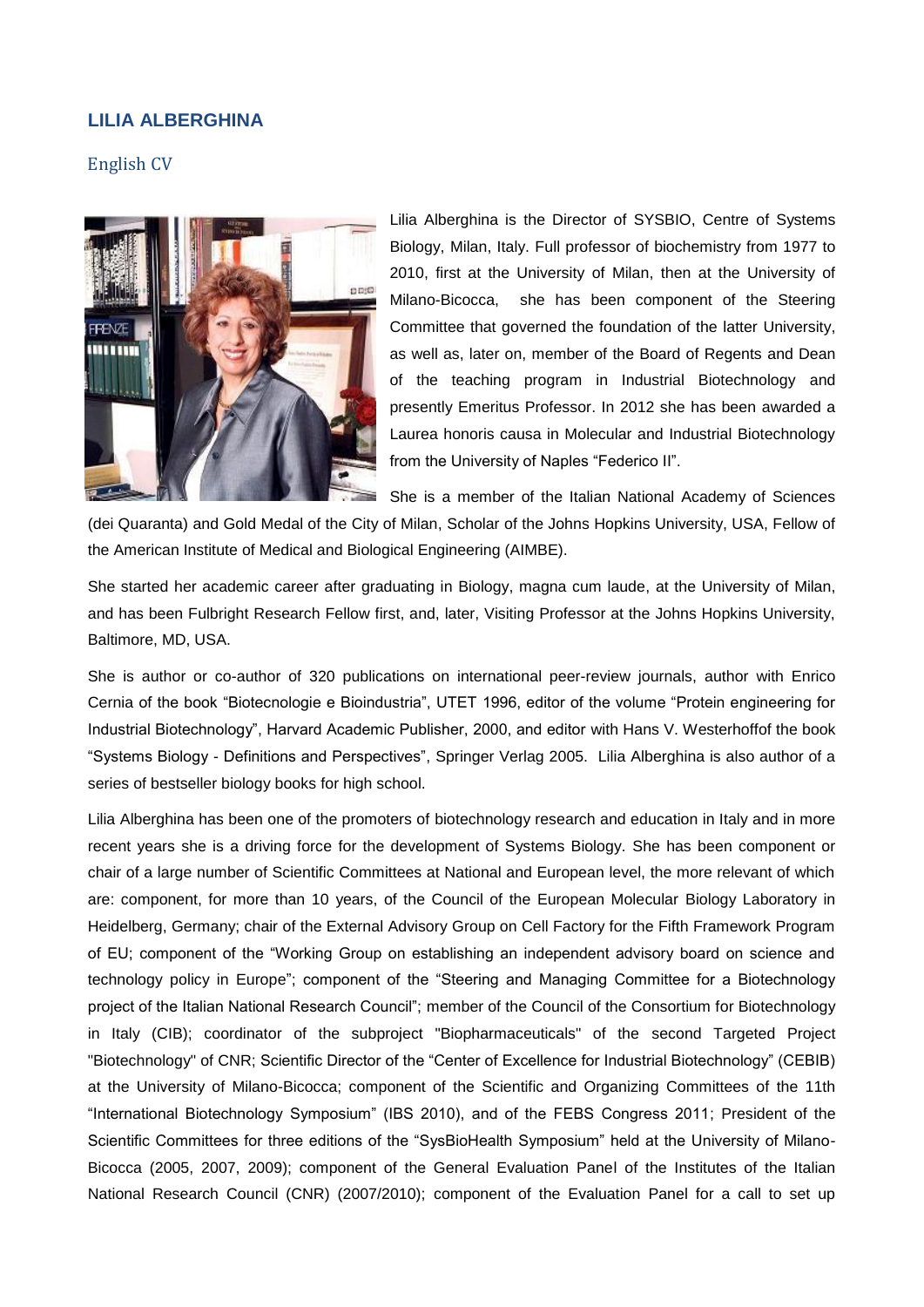Centres of Systems Biology in Netherlands (NOW) (2009/2010). She has also been President of the Scientific Committee for the VI European Congress of Biotechnology (1993) and of the XI European Conference on Cell Cycle (1997).

At present she is: Editor of the scientific journals "Current Opinion in Biotechnology", "Frontiers in Systems Physiology", "International Journal of Systems Biology" and "Biomedical Technologies" (IJSBBT); Principal Investigator of a Research Unit on EU/FP7 UNICELLSYS project, funded by the EC; Referee for the European Research Council, for the European Science Foundation, for the Italian Ministry of University and Research; President of the Scientific society "Systems Biology for Health" (SysBioHealth, based in Italy); Cofounder of the International Society for Systems Biology.

## Scientific Profile

The scientific work of Lilia Alberghina can be recapitulated around two different lines:

- From the biochemistry of growth and cycle to Systems Biology
- Industrial Biotechnology

that are going to be summarized in the following.

## *From the biochemistry of growth and cycle to Systems Biology*

Lilia Alberghina identified very early in her scientific career which was to be the focus of her research activity: the molecular controls of growth and cell cycle, pursued in different experimental systems from lower eukaryotes to normal and transformed mammalian cells, always keeping her work at the frontiers of technology.

In this field, she has realized several relevant breakthroughs:

- discovery of molecular mechanisms that control the G1 to S transition in budding yeast, a well known model for cell cycle studies. Seminal achievements are: the identification of a new component of the basic cycle machinery; the finding, by systems biology approaches, that a central function of cycle control (the requirement of a critical cell size to enter S phase) is a system-level property of the entire G1 to S network;
- construction and simulation analysis of a mathematical model of the onset of DNA replication in yeast, that uncovers the role of multisite protein phosphorylation in yielding synchronous onset of cell cycle events;
- comparison of network analysis with dynamic mathematical models in their ability to give insight into molecular basis of biological functions ;
- besides, Alberghina's laboratory has developed a large, original body of work on the control of yeast cell cycle by nutrients and by signaling pathways: cAMP/PKA; Ras/GEF; CK2, TOR, Snf1 (AMPK), that taken together yield a better understanding of cell cycle controls;
- a previous line of work on quantitative analysis of RNA, protein and DNA synthesis, and of protein degradation in lower eukaryotes, had set the ground for the following systems biology approaches;
- development of a systems analysis of ageing determinants in yeast and mammalian cells;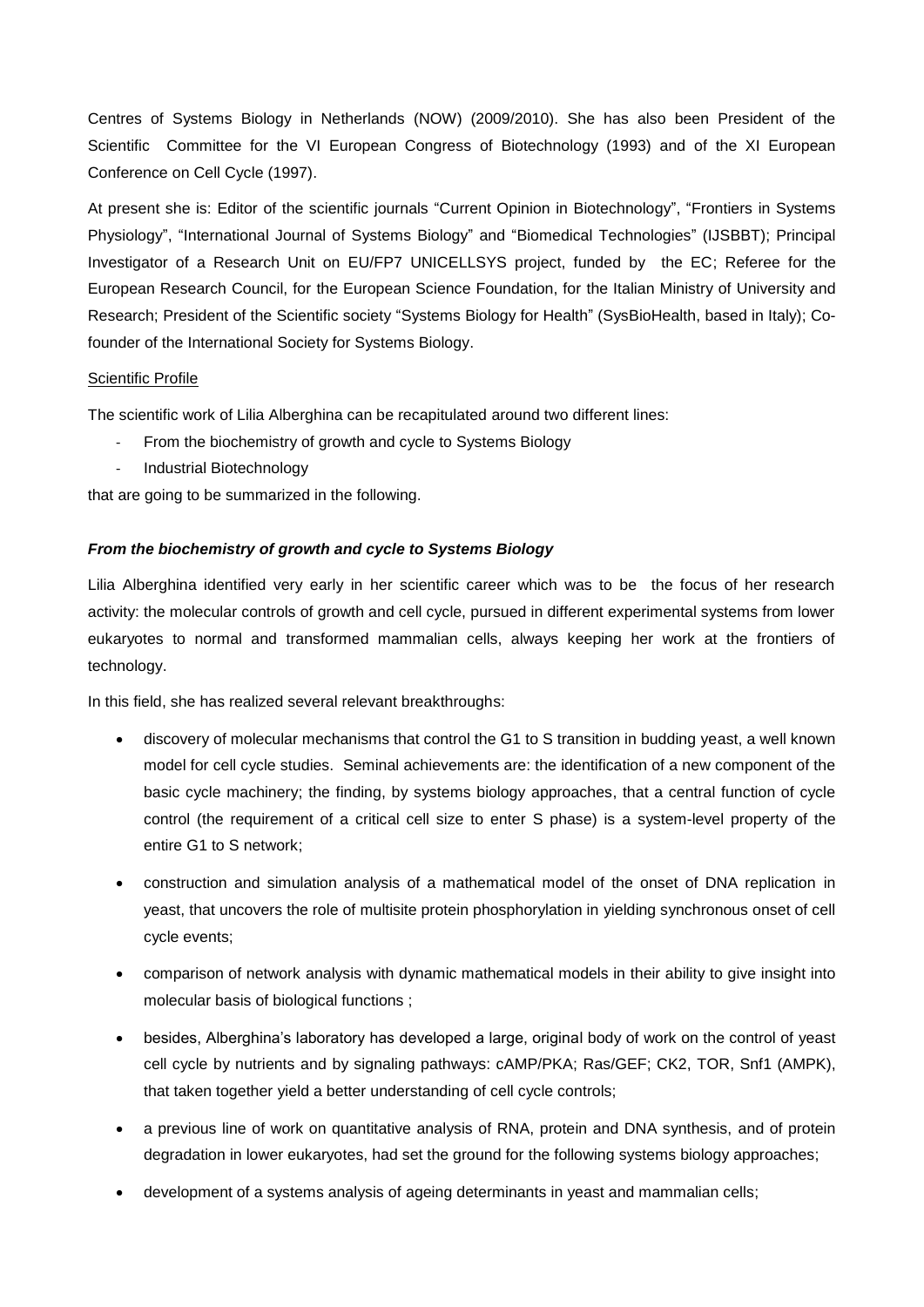- isolation and characterization of the mammalian gene homologous to yeast CDC25/GEF and identification of its specific role in nervous cells;
- analysis of the signaling events by which PDGF (and EGF) control mammalian cell proliferation and impact on cell cycle recruiting;
- discovery that downregulation of the K-ras pathway is able to yield phenotypic reversion of transformed fibroblasts;
- development of an innovative line of work on the molecular basis of cancer cell growth, that starts from the consideration (firstly developed by Lilia Alberghina in her yeast cell cycle studies) that complex cellular functions are system-level properties of their underlying molecular networks. The cancer phenotype that is analyzed is unrestricted proliferation in high glucose and cell death in low glucose of Kras transformed mouse fibroblasts, as compared to normal ones.

By postgenomic and hypothesis-driven molecular analysis, the delimitation of the network responsible for this phenotype has been obtained and the interplay between glycolysis and mitochondria (presently analyzed in a collaboration of Lilia Alberghina's team with the laboratory of Greg Stephanopoulos at MIT, Boston, USA) is found crucial for the generation of the system-level properties under investigation.

### *Industrial Biotechnology*

Lilia Alberghina has utilized her background on yeast genetics and physiology to develop it as a cell factory for the production of recombinant DNA protein, improving the processes by manipulation of promoter sequences, yeast culture conditions, or by inducing secretion of the product. Then she transferred these techniques to mammalian cells for the production of highly active human, recombinant NGF and development of "in vitro" and "in vivo" approaches to bring rhNGF and a new, very active peptide-mimetic of NGF to industrial application as a drug. She has contributed also to the development of a metabolic engineering process for the production of lactic acid from yeast and to the development of "tailored" lipases for industrial application.

### **SELECTED PUBLICATIONS** (2000-2013)

**Alberghina L** and Lotti M "Protein Engineering in basic and applied biotechnology: a review". In: Protein Engineering in Industrial Biotechnology, Harwood Academic Publishers, 1-22 (2000)

Vanoni M, Bossù P, Bertini R and **Alberghina L** "Inhibition of ras-dependent signal transduction for therapeutic purposes: protein engineering of a ras-specific guanine nucleotide exchange factor". In: Protein Engineering in Industrial Biotechnology, Harwood Academic Publishers, 307-319 (2000)

Lotti M and **Alberghina L** "*C. rugosa lipases*: from molecular evolution analysis to the design of a synthetic gene". In: Protein Engineering in Industrial Biotechnology, Harwood Academic Publishers, 63-74 (2000)

Bossù P, Vanoni M, Wanke V, Cesaroni MP, Tropea F, Melillo G, Asti C, Porzio S, Ruggiero P, Di Cioccio V, Maurizi G, Ciabini A and **Alberghina L** "A dominant negative RAS-specific guanine nucleotide exchange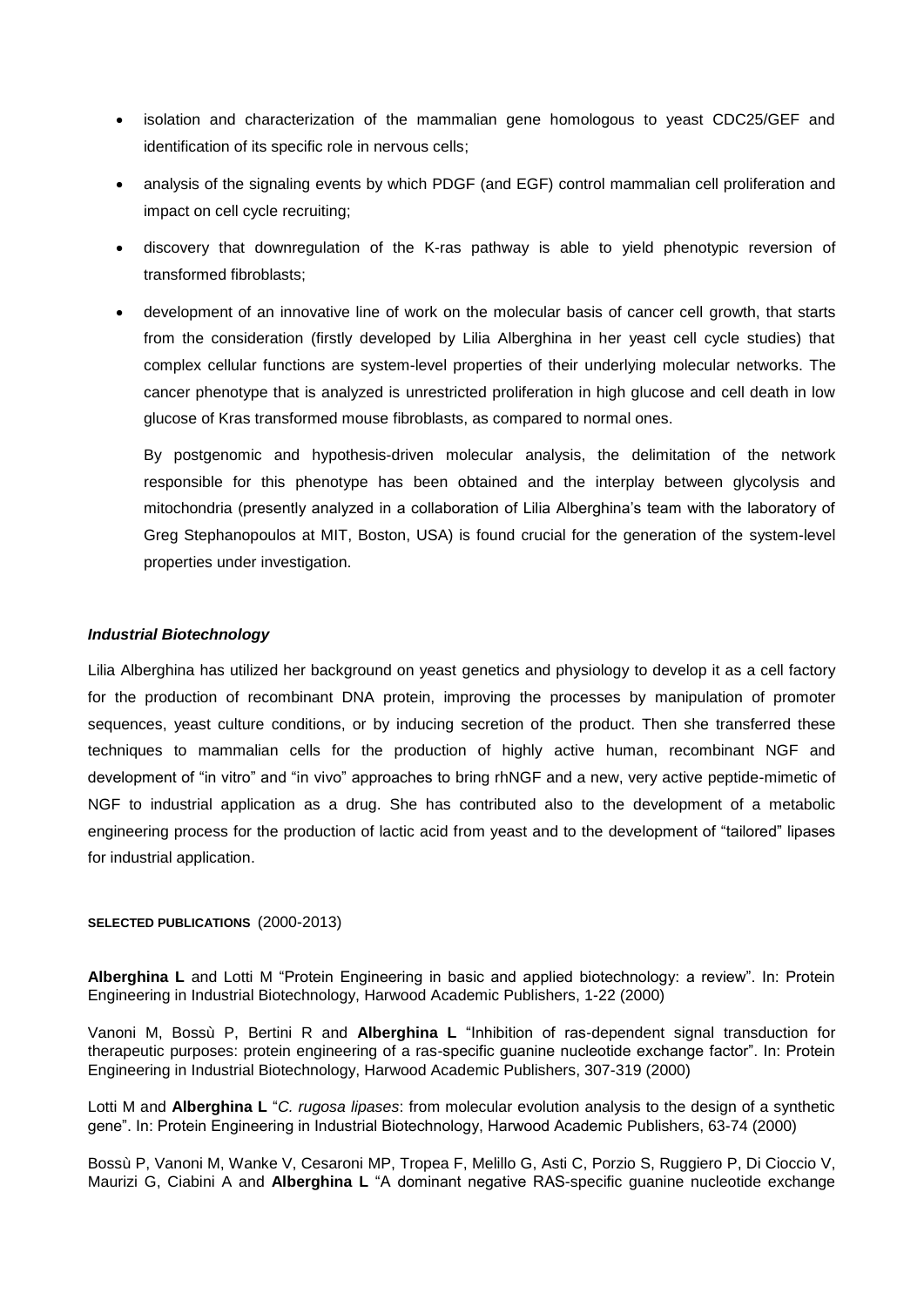factor reverses neoplastic phenotype in K-ras transformed mouse fibroblasts". Oncogene, 19, 2147-2154 (2000)

Microbial Analysis at the Single Cell Level, guest-edited by: **L. Alberghina**, D. Porro, H. Shapiro, F. Srienc, H. Steen. , J. of Microbiol. Meth, Volume 42/1, September 2000, (1-2, Editorial)

Porro D, Venturini M, Brambilla L, **Alberghina L** and Vanoni M "Relating growth dynamics and glucoamylase excretion of individual Saccharomyces cerevisiae cells". J. of Microbiol. Meth., 42(1), 49-55 (2000)

De Wulf P, Brambilla L, Vanoni M, Porro D and **Alberghina L** "Real-time flow cytometric quantification of GFP expression and Gfp-fluorescence generation in *Saccharomyces cerevisiae*". J. of Microbiol. Meth., 42(1), 57-64 (2000)

Brocca S, Persson M, Wehtje E, Aldercreutz P, **Alberghina L** and Lotti M "Mutants provide evidence of the importance of glycosydic chains in the activation of lipase 1 prom *Candida Rugosa*". Protein Science, 9(5), 985-990 (2000)

Russo GL, Van Den Bos C, Sutton A, Coccetti P, Baroni MD, **Alberghina L**, Marshak DR "Phosphorylation of Cdc28 and Regulation of Cell size by Protein Kinase CKII in *Saccharomyces cerevisiae*". Biochemical Journal, 351(1), 143-150 (2000)

Manetti F, Mileto D, Corelli F, Soro S, Palocci C, Cernia E, D'Acquarica I, Lotti M, **Alberghina L** and Botta M "Design and realization of a tailor-made enzyme to modify the molecular recognition of 2-arylpropionic esters by *Candida rugosa lipase*" Bioch. Biophys. Acta, 36260, 1-13 (2000)

Vai M, Brambilla L, Orlandi I, Rota N, Ranzi BM , **Alberghina L** and Porro D "Improved secretion of native human IGF-1 from gas\ Saccharomyces cerevisiae cells". Appl. Environ. Microbiol. 66, 5477-5479 (2000)

**Alberghina L**, Porro D, Cazzador L "Towards a blueprint of the cell cycle". Oncogene 20, 1128-1134 (2001)

**Alberghina L** "Genomica, postgenomica e biotecnologie di fronte alla complessità biologica" Keiron (Farmindustria) 7 "Complessità": 64-75 (2001)

Alquati C, De Gioia L, Santarossa G, **Alberghina L**, Fantucci PC and M. Lotti "The cold-active lipasi of Pseudomonas fragi" - Heterologous expression, biochemical characterisation and molecular modelling. Eur. J. Biochem. 269, 3321-3328 (2002)

**L. Alberghina**, V. Chiesa - "Per lo sviluppo delle Biotecnologie in Italia: il ruolo delle Università". Economia e Management (Etas-SDA Bocconi) n. 6 – Nov/Dic 2002

**L. Alberghina**, R.L. Rossi, V. Wanke, L. Querin, M. Vanoni - "Checking cell size in budding yeast: a systems biology approach"- Review - Ital J Biochem. 52, 55-7 (2003)

S. Brocca, F. Secundo, M. Ossola, **L. Alberghina**, G. Carrea and M. Lotti - "Sequence of the lid affects activity and specificity of Candida rugosa lipase isoenzymes" - Protein Science 12, 2312–2319 (2003)

D. Porro, L. Brambilla, **L. Alberghina** - "Glucose metabolism and cell size in continuous cultures of Saccharoyices cerevisiae"- FEMS Microbiol Lett. 229, 165-171 (2003)

**L. Alberghina**, R.L Rossi, M.Barberis, S. Paleari, L. De Gioia and M. Vanoni - "Towards a molecular blueprint of the G1 to S transition in budding yeast" – Proceedings of the First International Workshop on Systems Biology of Yeast - St.Louis, USA, 6-11 (2003)

Orlandi I, Bettiga M, **Alberghina L**, Vai M - "Transcriptional profiling of ubp10 null mutant reveals altered subtelomeric gene expression and insurgence of oxidative stress response" – J Biol Chem. 279, 6414-6425 (2004)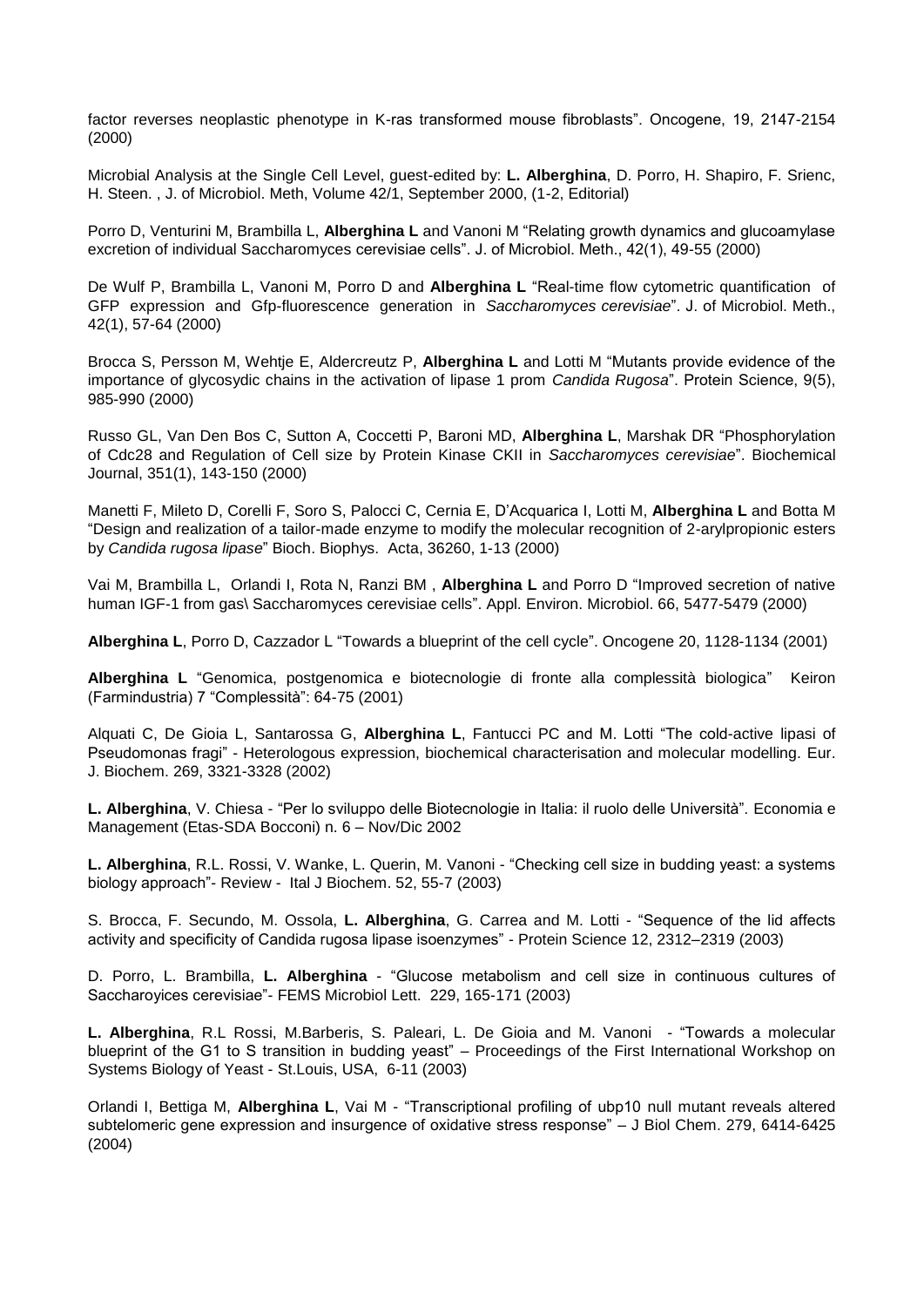P. Coccetti, RL. Rossi, F. Sternieri, D. Porro, G.L. Russo, A. di Fonzo, F. Magni, M. Vanoni and **L. Alberghina** - "Mutations of the CK2 phosphorylation site of Sic1 affect cell size and S-Cdk kinase activity in Saccharomyces cerevisiae"- Mol Microbiol. 51, 447-460 (2004)

Branduardi P, Valli M, Brambilla L, Sauer M, **Alberghina L**, Porro D. "The yeast Zygosaccharomyces bailii: a new host for heterologous protein production, secretion and for metabolic engineering applications" - FEMS Yeast Res. 4, 493-504 (2004)

Bettiga M, Calzari L, Orlandi I, **Alberghina L**, Vai M. - "Involvement of the yeast metacaspase Yca1 in ubp10Delta-programmed cell death" - FEMS Yeast Res. 5, 141-7, ( 2004)

**L. Alberghina**, F. Chiaradonna, M. Vanoni "Systems Biology and the Molecular Circuits of Cancer" - ChemBioChem 2004, 5, 1322-1333 (2004)

**L. Alberghina**, R.L. Rossi, L. Querin, V. Wanke, and M. Vanoni - "A cell sizer network involving Cln3 and Far1 controls entrance into S phase in the mitotic cycle of budding yeast" – J Cell Biol. 167, 433-443 (2004)

**L. Alberghina**, M. Vai and M. Vanoni "Probing Control Mechanisms of Cell Cycle and Ageing in Budding Yeast" - Current Genomics 5, 615-627 (2004)

F. Chiaradonna, C. Magnani, E. Sacco, R. Manzoni, **L. Alberghina** and M. Vanoni - "Acquired glucose sensitivity of K-ras transformed fibroblasts" - Biochem Soc Trans. 33, 297-299 (2005)

Sacco E, Fantinato S, Manzoni R, Metalli D, De Gioia L, Fantucci P, **Alberghina L**, Vanoni M - "The isolated catalytic hairpin of the Ras-specific guanine nucleotide exchange factor Cdc25Mm retains nucleotide dissociation activity but has impaired nucleotide exchange activity" - FEBS Lett. 579, 6851-8 (2005)

M. Vanoni, R.L. Rossi, L. Querin, V. Zinzalla and **L. Alberghina** "Glucose modulation of cell size in yeast" Biochem Soc Trans. 33, 294-296 (2005)

**L. Alberghina**, R.L. Rossi, D. Porro and M. Vanoni – "A modular Systems Biology analysis of cell cycle entrance in S phase" in: "Systems Biology: Definitions and Perspectives" (L. Alberghina and H. Westerhoff editors) – Topics in Current Genetics 13, 325 – 347, Springer Verlag (2005)

Hans V. Westerhoff and **L. Alberghina** - "Systems Biology: Did we know it all along?" in: "Systems Biology: Definitions and Perspectives" (L. Alberghina and H. Westerhoff editors) - Topics in Current Genetics 13, 3 - 9, Springer Verlag (2005)

**L. Alberghina**, S. Hohmann and H. V. Westerhoff - "Systems Biology: necessary developments and trends" in: "Systems Biology: Definitions and Perspectives" (L. Alberghina and H. Westerhoff editors) - Topics in Current Genetics 13, 389 - 402, Springer Verlag (2005)

M. Barberis, L. De Gioia, M. Ruzzene, S. Sarno, P. Coccetti, P. Fantucci, Marco Vanoni1 and **L. Alberghina** "The yeast cyclin-dependent kinase inhibitor Sic1 and the mammalian p27Kip1 are functional homologues with a structurally conserved inhibitory domain" – Biochem. J. 387, 639–647 (2005)

C. Cipollina, **L. Alberghina**, D. Porro and M. Vai "SFP 1 is involved in cell size modulation in respirofermentative growth conditions – Yeast 22, 385-399 (2005)

G. Santarossa, P. Gatti Lanfranconi, C. Alquati, L. De Gioia, **L. Alberghina**, P. Fantucci, M. Lotti "Mutations in the "lid" region affect chain length specificity and thermostability of a pseudomonas fragi lipase" – FEBS Letters 579, 2383-2386 (2005)

R.L. Rossi, V. Zinzalla, A. Mastriani, M. Vanoni and **L. Alberghina** "Subcellular localization of the cyclin dependent kinase inhibitor Sic1 is modulated by the carbon source in budding yeast" – Report, Cell Cycle 4 (12), 1798-1807, (2005)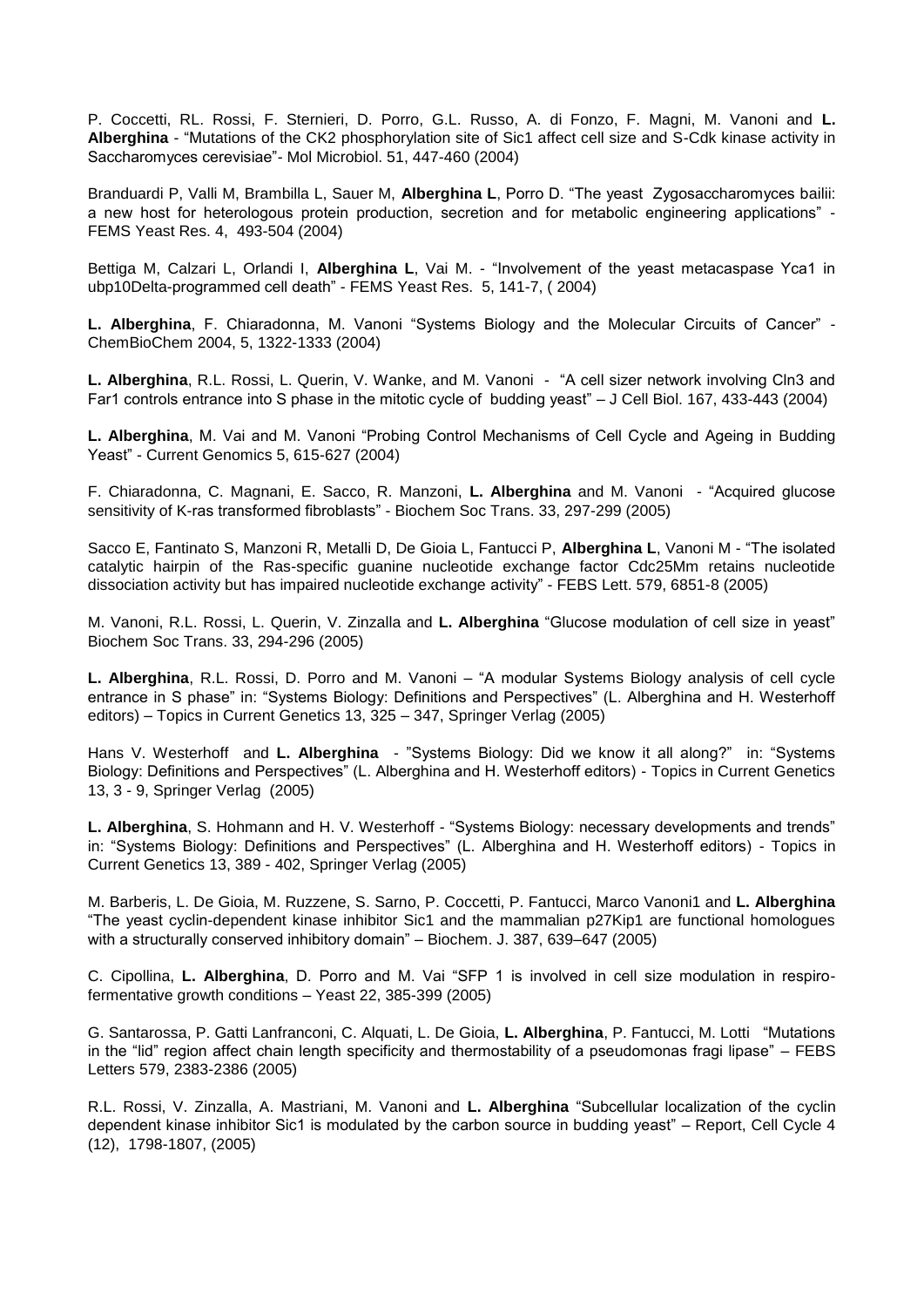M. Barberis, M.A. Pagano, L. De Gioia, O. Marin, M. Vanoni, L. A. Pinna, **L. Alberghina** "CK2 regulates in vitro the activity of the yeast cyclin-dependent kinase inhibitor Sic1" – Biochem Biophys Res Comm. 336, 1040–8

#### (2005)

C. Parolin, A. Dal Corso, **L. Alberghina**, D. Porro, P. Branduardi "Heterologous production of five Hepatitis C-virus derived antigens in three Saccharomyces Cerevisiae host strains" – J Biotechnol. 120, 46-58 (2005)

D. Porro, P. Branduardi, L. Brambilla, **L. Alberghina** "Biotecnologie bianche: un'esperienza italiana" – La Chimica e l'Industria 10, 28-31 (2005)

A. M. Colangelo, N. Finotti, M. Ceriani, **L. Alberghina**, E. Martegani, L. Aloe, L. Lenzi, R. Levi-Montalcini "Recombinant human nerve growth factor with a marked activity in vitro and in vivo" - PNAS 102, 18658- 18663 (2005)

F. Chiaradonna, Sacco E., R. Manzoni, M. Giorgio, M. Vanoni. and **L. Alberghina** "Ras Dependent Carbon Metabolism and transformation in mouse fibroblasts" - Oncogene 25, 5391-5404 (2006)

P. Coccetti, V. Zinzalla, G. Tedeschi, G. L. Russo, S. Fantinato, O. Marin, L. A. Pinna, M. Vanoni, **L. Alberghina** "Sic1 phosphorylated by CK2 on Ser201 in budding yeast cells" – BBRC 346, 786-793 (2006)

Calzari L, Orlandi I, **Alberghina L**, Vai M. "The histone deubiquitinating enzyme Ubp10 is involved in rDNA locus control in Saccharomyces cerevisiae by affecting Sir2p association" - Genetics. 174, 2249-54 (2006)

**L. Alberghina** and A.M. Colangelo "The modular systems biology approach to investigate the control of apoptosis in Alzheimer's disease neurodegeneration" - BMC Neuroscience, 7 (Suppl 1):S2, 1471-2202 (30 October 2006)

Chiaradonna F, Gaglio D, Vanoni M and **Alberghina L** "Expression of transforming K-Ras oncogene affects mitochondrial function 3 and morphology in mouse fibroblasts" - BBA 1757, 1338-1356 (2006)

Sacco E, Metalli D, Busti S, Fantinato S, D'Urzo A, Mapelli V, **Alberghina L**, Vanoni M. "Catalytic competence of the Ras-GEF domain of hSos1 requires intra-REM domain interactions mediated by phenylalanine 577" - FEBS Lett. 580, 6322-8 (2006)

Zinzalla V, Graziola M, Mastriani A, Vanoni M, **Alberghina L**. "Rapamycin-mediated G1 arrest involves regulation of the Cdk-inhibitor Sic1 in Saccharomyces cerevisiae" – Mol. Microbiol. 63 (5) – 1482-1494 (2007)

Barberis M, Klipp E, Vanoni M and **Alberghina L** "Cell size at S Phase Initiation: an Emergent Property of the G1/S Network" – PLoS Comput. Biol. 3(4):e64 (2007)

Lanave C, Colangelo AM, Saccone C, **Alberghina L**. "Molecular evolution of the neurotrophin family members and their Trk receptors" – Gene 394, 1-12, 2007

Tripodi F, Zinzalla V, Vanoni M, **Alberghina L**, Coccetti P. "In CK2 inactivated cells the cyclin dependent kinase inhibitor Sic1 is involved in cell-cycle arrest before the onset of S phase". Biochem Biophys Res Commun. 2007 359,921-7, 2007.

Palocci C, Falconi M, Alcaro S, Tafi A, Puglisi R, Ortuso F, Botta M, **Alberghina L**, Cernia E. "An approach to address Candida rugosa lipase regioselectivity in the acylation reactions of trytilated glucosides" - J Biotechnol. 128(4):908-18 (2007)

Alberghina L. "Systems Biology: un ponte fra due culture" – Release Magazine, 53-66 (2007)

A.M. Colangelo, M.R. Bianco, L. Vitagliano, C. Cavaliere, G. Cirillo, L. De Gioia , D. Diana, D. Colombo, C. Redaelli, L. Zaccaro , G. Morelli, M. Papa, P. Sarmientos, **L . Alberghina**, E. Martegani "A new nerve growth factor-mimetic peptide active on neuropathic pain in rats" - J Neurosci. 28, 2698-709 (2008)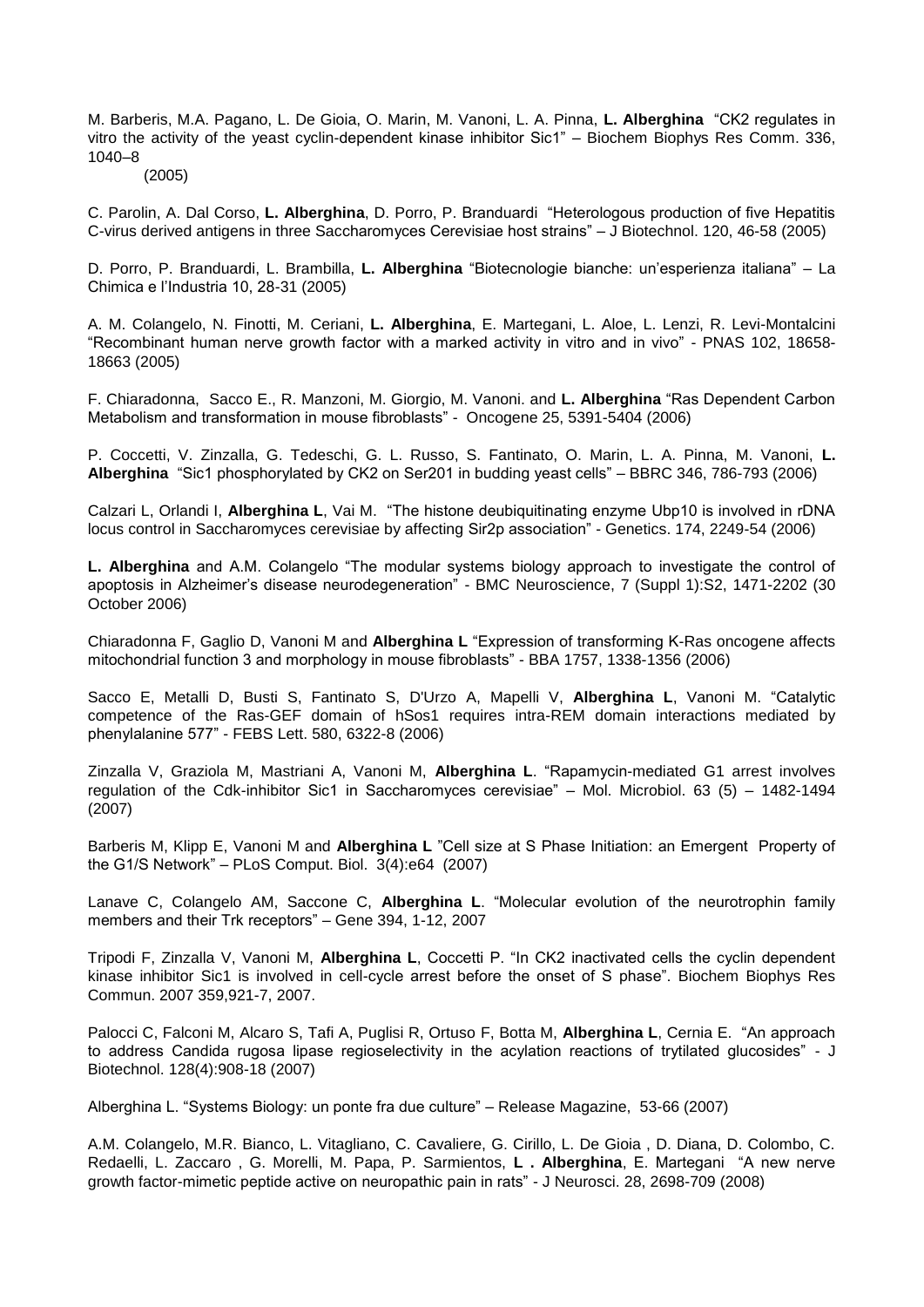S. Salvioli, M. Capri, P. Tieri , J. Loroni , C. Barbi, L. Invidia , S. Altilia, A. Santoro , C. Pirazzini, M. Pierini, E. Bellavista, **L. Alberghina** , Franceschi C. "Different types of cell death in organismal aging and longevity: state of the art and possible systems biology approach" - Curr Pharm Des. 14, 226-36 (2008). Review.

P. Coccetti, F. Tripodi, G. Tedeschi, S. Nonnis, O. Marin,S. Fantinato, M. Vanoni and **L. Alberghina** "A novel mechanism for stimulation of Cdc34 activity through phosphorylation of its catalytic domain by CK2 in Saccharomyces cerevisiae" - Cell Cycle 7, 1391-1401 (2008)

Porro, M. Vai, M. Vanoni, **L. Alberghina** and C. Hatzis "Analysis and modelling of growing budding yeast populations at the single cell level" - Cytometry A. 75A, 114-20 (2008)

Brümmer, V. Zinzalla, C. Salazar, **L. Alberghina**, T. Höfer "Systems Analysis of DNA Replication Identifies Multi-SitePhosphorylation of Sld2 as a Coherence and Robustness Mechanism"- submitted (2009)

P. Palumbo, G. Mavelli, L. Farina and **L. Alberghina** "Networks and Circuits in Cell Regulation"- submitted (2009)

S. Pessina, V. Tsiarentsyeva, S. Busnelli. M. Vanoni, **L. Alberghina** end P. Coccetti "Snf1/AMPK promotes S-phase entrance by controlling *CLB5*transcription in budding yeast" – submitted (2009)

I. Orlandi, M. Bettiga, **L. Alberghina**, T. Nyström and M. Vai "Protein carbonylation in chronological and replicative-aged yeast cells following SIR2 or UBP10 inactivation" – submitted (2009)

G. Cirillo, C. Cavaliere, MR. Bianco, A. De Simone, AM Colangelo, S. Sellitti, **L. Alberghina**, M. Papa "Intrathecal NGF Administration Reduces Reactive Astrocytosis and Changes Neurotrophin Receptors Expression Pattern in a Rat Model of Neuropathic Pain" Cell Mol Neurobiol, DOI 10.1007/s10571-009- 9430-2 (2009)

A. Baracca, F. Chiaradonna, G. Sgarbi, G. Solaini, **L. Alberghina**, G. Lenaz "Mitochondrial Complex I decrease is responsible for bioenergetic dysfunction in K-ras transformed cells" Biochim Biophys Acta-46362; 4C- in press (2009)

S. Brocca, M. Samalikova, V. N. Uversky, M. Lotti, M. Vanoni, **L. Alberghina** and R. Grandori "Order propensity of an intrinsically disordered protein, the cyclin-dependent-kinase inhibitor Sic1" - Proteins 76, 731-46 (2009)

C. Balestrieri, **L. Alberghina**, M. Vanoni and F. Chiaradonna "Data recovery and integration from public databases uncovers transformation-specific transcriptional downregulation of cAMP-PKA pathwayencoding genes" – BMC Bioinformatics 10, Suppl 12:S1 (2009)

R. Alfieri, M. Barberis, F. Chiaradonna, D. Gaglio, L. Milanesi, M. Vanoni, E. Klipp and **L. Alberghina** "Towards a systems biology approach to mammalian cell cycle: modeling the entrance into S phase of quiescent fibroblasts after serum stimulation" – BMC Bioinformatics 10, Suppl 12:S16 (2009)

D. Gaglio, C. Soldati, M. Vanoni, **L. Alberghina** and F. Chiaradonna "Glutamine deprivation induces abortive S-phase rescued by deoxyribonucleotides in K-ras transformed fibroblasts" PLoS ONE 4 (3), e4715 (2009)

**L. Alberghina** "Systems Biology for biotechnological innovation" J of Biotechnol 144, 165–6 (2009)

**L. Alberghina**, T. Höfer, M. Vanoni "Molecular networks and system-level properties"- J of Biotechnol. 144, 224–233 (2009)

**L. Alberghina**, P. Coccetti, I. Orlandi "Systems biology of the cell cycle of *Saccharomyces cerevisiae*: From network mining to system-level properties" - Biotechnol Adv. 27, 960–978 (2009)

Brümmer A, Salazar C, Zinzalla V, **Alberghina L**, Höfer T. "Mathematical Modelling of DNA Replication Reveals a Trade-off between Coherence of Origin Activation and Robustness against Rereplication" - PLoS Comput Biol. 6 (5) :e1000783 (2010)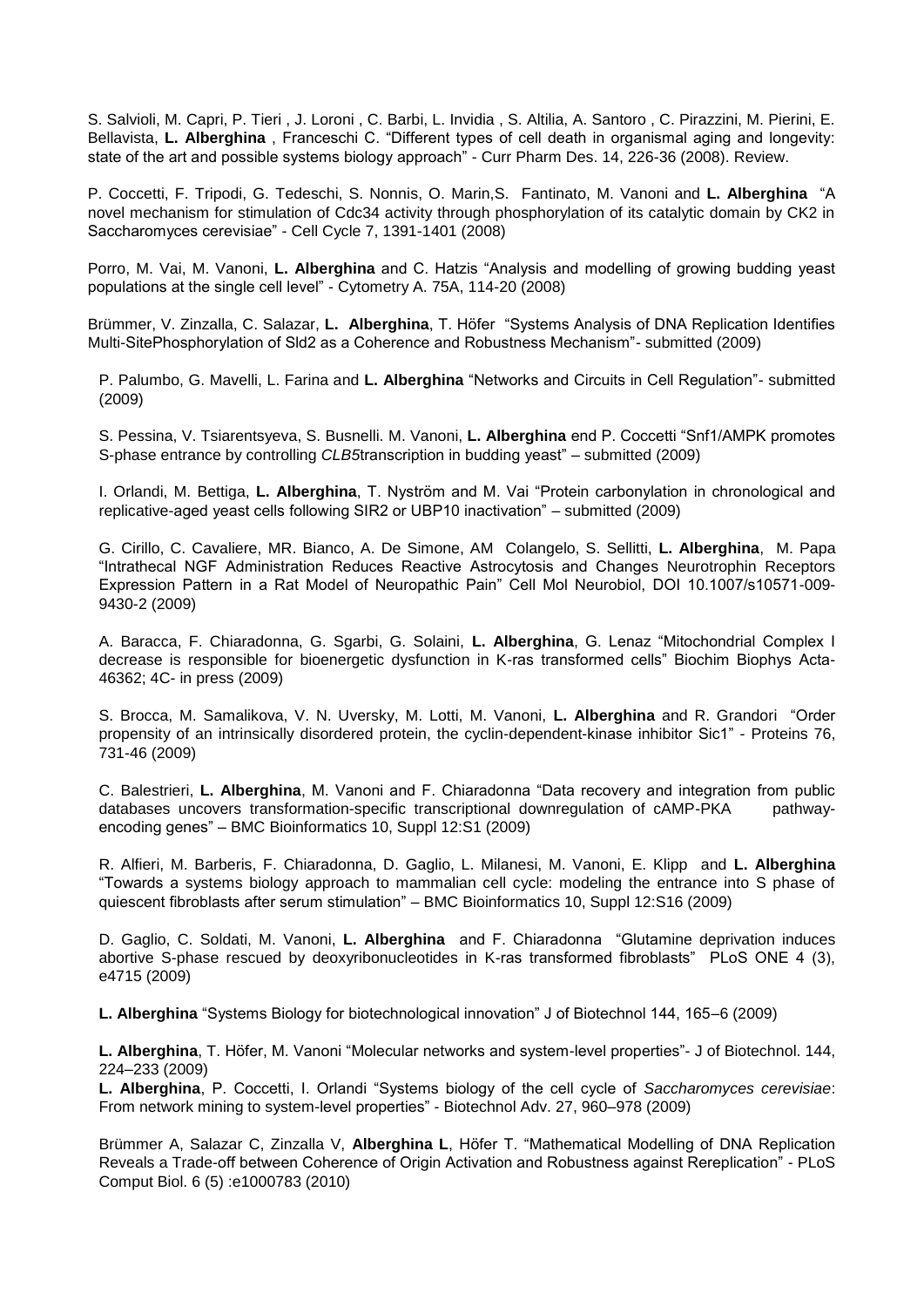G. Cirillo, C. Cavaliere, MR Bianco, A. De Simone, AM Colangelo, S. Sellitti, **L. Alberghina**, M. Papa "Intrathecal NGF Administration Reduces Reactive Astrocytosis and Changes Neurotrophin Receptors Expression Pattern in a Rat Model of Neuropathic Pain" - Cell Mol Neurobiol. 30, 51-62 (2010)

Baracca A, Chiaradonna F, Sgarbi G, Solaini G, **Alberghina L**, Lenaz G. "Mitochondrial Complex I decrease is responsible for bioenergetic dysfunction in K-ras transformed cells" - BBA. 1797, 314-323 (2010)

Orlandi I, Bettiga M, **Alberghina L**, Nyström T, Vai M. "Sir2-dependent asymmetric segregation of damaged proteins in ubp10 null mutants is independent of genomic silencing" – BBA. 1803, 630-638 (2010)

D. Metalli, F. Lovat, F. Tripodi, M. Genua, SQ. Xu, M. Spinelli, **L . Alberghina**, M. Vanoni, R. Baffa, LG. Gomella, RV. Iozzo, A. Morrione – "The Insulin-Like Growth Factor Receptor I Promotes Motility and Invasion of Bladder Cancer Cells through Akt- and Mitogen-Activated Protein Kinase-Dependent Activation of Paxillin"- Am. J. Pathol. 176, 2997-3006 ( 2010)

S. Pessina, V. Tsiarentsyeva, S. Busnelli, M. Vanoni1, **L. Alberghina** and P. Coccetti "Snf1/AMPK promotes S-phase entrance by controlling CLB5 transcription in budding yeast" – Cell Cycle 9, 2189-2200 (2010)

P. Palumbo, G. Mavelli, L. Farina and **L. Alberghina** "Networks and Circuits in Cell Regulation" - Biochem Biophys Res Com. 396, 881-886 (2010)

Busti S, Coccetti P, Alberghina L and Vanoni M "Glucose Signaling-Mediated Coordination of Cell Growth and Cell Cycle in Saccharomyces Cerevisiae"- Sensors 10, 6195-6240 (2010)

Salazar C, Brümmer A, **Alberghina L**, Höfer T "Timing Control in Regulatory Networks by Multisite Phosphorylation" Trends in Cell Biology 20, 634-641 ( 2010)

**Alberghina L**. and Cirulli C. "Proteomics and Systems Biology to tackle biological complexity: yeast as a case study" - Proteomics 10, 4337-41 (2010)

Colangelo AM. and **Alberghina L.** "Apoptotic Mechanisms Involved in Neurological Disorders" In: Modern Insights Into Disease From Molecules to Man: Apoptosis (Preedy VR, Ed.) Science Publishers Inc. (2010)

Tripodi F., Cirulli C, Reghellin V, Marin O, Brambilla L, Schiappelli MP, Porro D, Vanoni M, **Alberghina L**, Coccetti P. CK2 activity is modulated by growth rate in Saccharomyces cerevisiae – Biochem Biophys Res Commun. 398, 44-50 (2010)

Brocca S, Testa L, Sobott F, Šamalikova M, Natalello A, Papaleo E, Lotti M, De Gioia L, Doglia SM, **Alberghina L** and Grandori R "Compaction properties of an intrinsically disordered protein: Sic1 and its kinase-inhibitor domain" - Biophysical Journal 100, 2243-52 (2011)

Papaleo E, Ranzani V, Tripodi F, Vitriolo A, Cirulli C, Fantucci P, **Alberghina L**, Vanoni M, De Gioia L, Coccetti P. "An acidic loop and cognate phosphorylation sites define a molecular switch that modulates ubiquitin charging activity in cdc34-like enzymes" - PLoS Comput Biol. 7(5):e1002056 (2011)

de Candia P, Minopoli G, Verga V, Gargiulo A, Vanoni M, **Alberghina L**. "Nutritional limitation sensitizes mammalian cells to GSK-3β inhibitors and leads to growth impairment" - Am J Pathol. 178, 1814-23 (2011)

Testa L, Brocca S, Samalikova M, Santambrogio C, **Alberghina L**, Grandori R. "Electrospray ionizationmass spectrometry conformational analysis of isolated domains of an intrinsically disordered protein" - Biotechnol J. 6, 96-100 (2011)

Bianco MR, Berbenni M, Amara F, Viggiani S, Fragni M, Galimberti V, Colombo D, Cirillo G, Papa M, **Alberghina L**, Colangelo AM "Cross-talk between cell cycle induction and mitochondrial dysfunction during oxidative stress and nerve growth factor withdrawal in differentiated PC12 cells" - J Neurosci Res. 89, 1302-15 (2011)